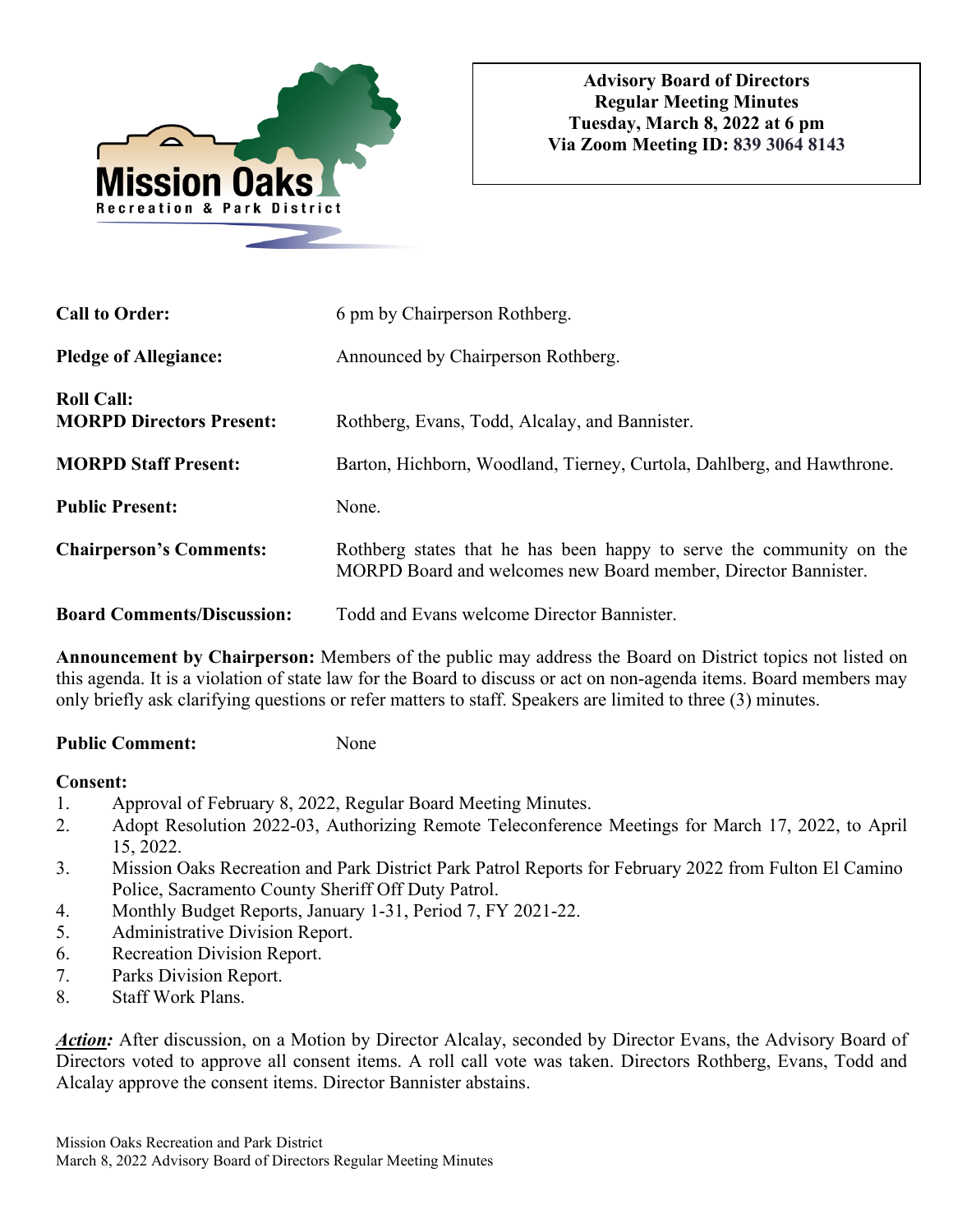## **Information/Reports/Presentation:**

9. District Administrator Report (Verbal)

*Staff states that the Advisory Board Meetings will be transitioning from online to hybrid meetings, half inperson and half online. Staff notes that starting at the next Advisory Board meeting in April and every meeting thereafter, all staff will be present in-person and welcomes Board members to join.* 

*Staff notes that they are exploring the option of getting Chromebooks for all Directors to help with the transition from online to in-person, as well as continuing with the MORPD goal of staying green.* 

*Curtola and Dahlberg discuss upcoming programs and partnerships such as, swimming lessons at El Camino High School, lunch-time programs at Greer Elementary, summer camp programs held at Acton Academy, recreation guide distribution, early registration for summer programs, tango classes, the Easter Blast event at SCC and the Kids Carnival at MOCC.* 

*Hichborn discusses submitting the Districts Security Services RFP online, in the Carmichael Times, the Sac Bee, and on CSDA as well as conducting a Job Walk, all in hopes to select a Security Service by the beginning of May. Hichborn states that the Districts Parks lead worker, Francisco, will be moving and has put in his resignation. Staff express their appreciation toward him. Staff notes that due to the recent difficulties with finding applicants wanting to work, the application for this job opening has already been placed on the District website and on the CPRS website.* 

*Board members express their gratitude toward Francisco and Director Todd questions if the Board can put together an accommodation letter for his time served with MOPRD. Staff agrees to draft the letter before sending it to the Chairperson for signature.* 

- 10. Recreation Committee Report. \*(Verbal) *Director Rothberg summarizes the items discussed at the Recreation Policy Committee meeting.*
- 11. Facilities Committee Report. \*(Verbal) *Director Evans reviews what was discussed at the Facilities Committee meeting.*
- 12. Finance Committee Report. \*(Verbal) *Director Todd reviews what was discussed at the Facilities Committee meeting.*
- 13. Correspondence from CPRS. *Staff reviews letter received from California Parks and Recreation Society applauding Danny Curtola for his demonstrated leadership by serving as President of a District over the last year. Board members applaud Curtola on serving.*

## **Discussion: None.**

## **Action:**

14. Review and approve the Preliminary Mission Oaks Recreation and Park District Budget (336A) for FY 2022-23. \*

*Action:* After discussion, on a Motion by Director Todd, seconded by Director Evans the Advisory Board of Directors voted to adopt the Preliminary Mission Oaks Recreation and Park District Budget (336A) for FY 2022-23. A roll call vote was taken. Directors Rothberg, Todd, Evans, and Alcalay approve the motion. Director Bannister abstains.